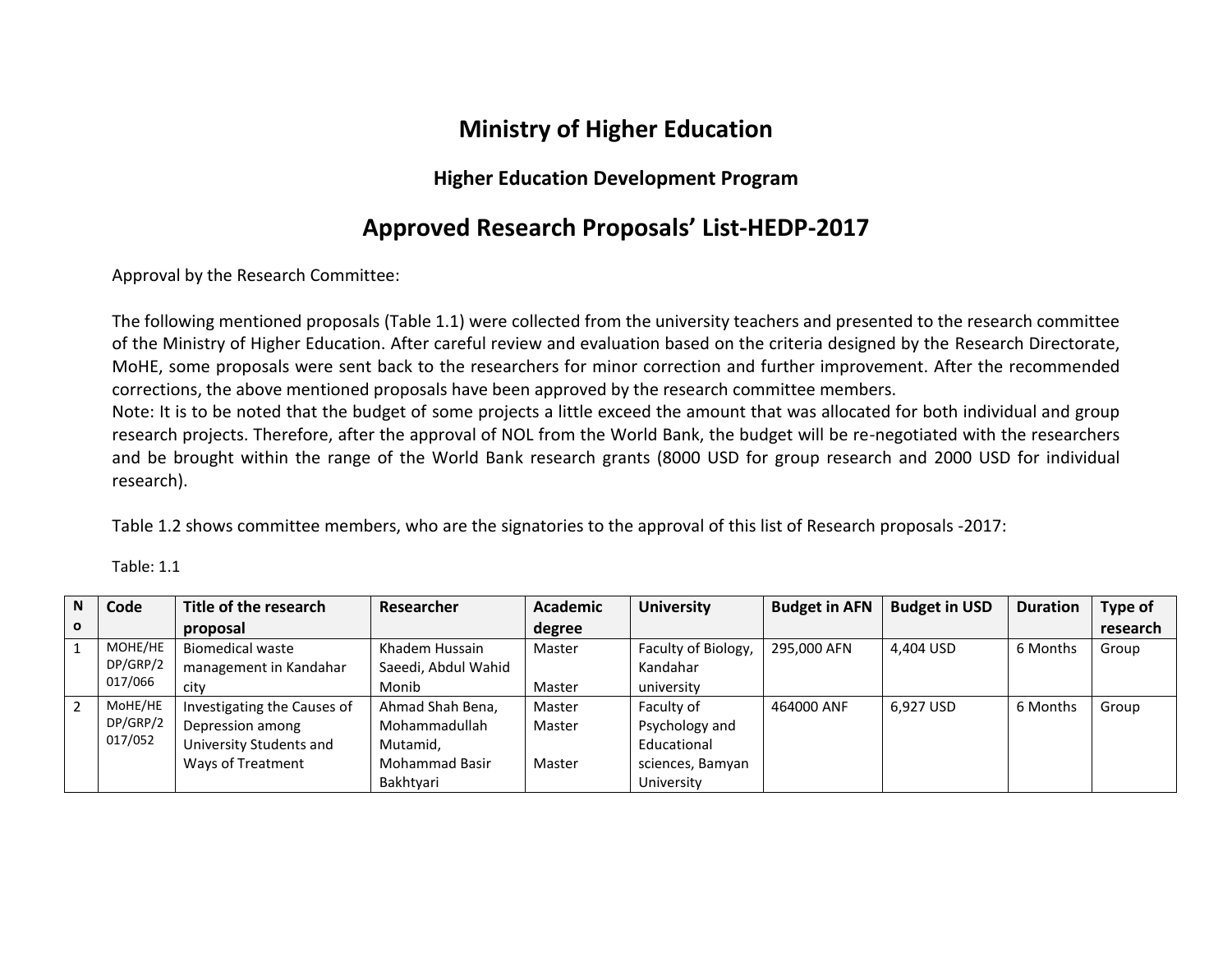| $\overline{3}$ | MoHE/HE<br>DP/GRP/2<br>017/034 | Effect of cutting size,<br>number of buds and<br>potatoes on sprouting and<br>adventitious root formation<br>of rose soft wood cuttings                      | Emal Wali,<br>Shafigul Shafiqi,<br>Ahmadyar Ahmadi                                                                    | Master<br>Master<br><b>Bachelor</b>                                                                 | Faculty of<br>Agriculture Shaikh<br>Zayed University                    | 454,710 AFN                                                   | 6789 USD   | 8 Months            | Group |
|----------------|--------------------------------|--------------------------------------------------------------------------------------------------------------------------------------------------------------|-----------------------------------------------------------------------------------------------------------------------|-----------------------------------------------------------------------------------------------------|-------------------------------------------------------------------------|---------------------------------------------------------------|------------|---------------------|-------|
| $\overline{4}$ | MoHE/HE<br>DP/GRP/2<br>017/083 | The effects of various<br>protein and energy<br>supplements on broiler<br>chickens growth<br>performance in the<br>presence or absence of feed<br>additives. | Ajmal Wali,<br>Noori,<br>Saifullah                                                                                    | Master<br>Bachelor<br>Bachelor                                                                      | Faculty of<br>Agriculture,<br>Sheikh Zayed<br>University                | 481, 717 AFN                                                  | 7,192 USD  | 10<br>Months        | Group |
| 5              | MoHE/HE<br>DP/GRP/2<br>017/040 | <b>Effects of Nematode</b><br>Haemonchus contortus on<br>blood parameters and<br>growth of Lambs                                                             | Ahmad Fared Rawan,<br>Sayed Attaulhaq<br><b>Banuree</b>                                                               | Master<br>Bachelor                                                                                  | Faculty of<br>Veterinary,<br>Nangarhar<br>University                    | 487500 AFN                                                    | 7, 278 USD | 6.5<br>Months       | Group |
| $6\,$          | MoHE/HE<br>DP/GRP/2<br>017/015 | <b>Required IT Competencies</b><br>in Industry versus IT<br>education of Public<br><b>Universities in Kabul</b>                                              | Sayeed Hassan<br>Adelyar,<br>Noor Mohammad<br>Atapoor                                                                 | Phd<br>(Software<br>Engineering)<br>Master<br>(Computer<br>Application)                             | Faculty of<br>Computer<br>Science, Kabul<br><b>University</b>           | 545000 AFN<br>Should be<br>emailed<br>regarding the<br>budget | 8, 271 USD | 12<br><b>Months</b> | Group |
| $\overline{7}$ | MoHE/HE<br>DP/GRP/2<br>017/080 | <b>River Change Detection and</b><br>its protection Using Remote<br><b>Sensing and Geographic</b><br><b>Information System</b>                               | <b>Abdul Basir</b><br>Mahmood Zada,<br><b>Mohammad Muhsin</b><br>Azizi,<br><b>Abdul Saboor</b><br><b>Mahmood Zada</b> | Master of<br>Engineering<br>Master of<br>Engineering<br><b>Bachelor of</b><br>Mining<br>Engineering | Faculty of<br>Engineering<br>(Geology),<br>Jawzjan<br><b>University</b> | 547675 AFN<br>Should be<br>emailed<br>regarding<br>budget     | 8, 177 USD | 12<br><b>Months</b> | Group |
| 8              | MoHE/HE<br>DP/GRP/2<br>017/117 | Effect of<br>Transformational and<br><b>Transactional Leadership</b><br>on                                                                                   | Mirwais Ahmadzai,<br>Jamshid Haidary                                                                                  | Phd Student<br>Master in<br>Economics                                                               | Faculty of<br>Economy, Kabul<br>University                              | 495, 633 AFN                                                  | 7400 USD   | 24 Weeks            | Group |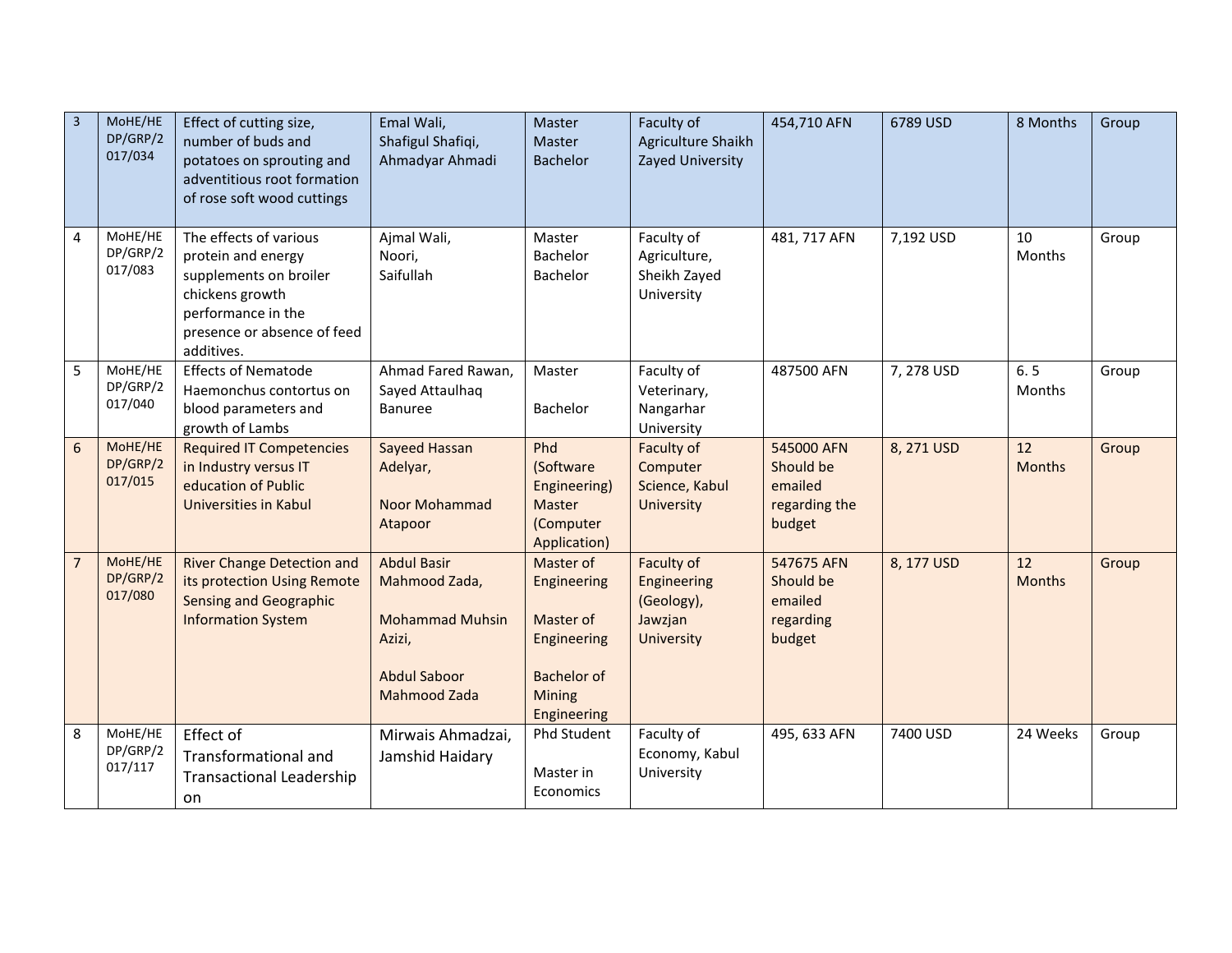|    |                      | Job Satisfaction: A case                                 |                          |                  |                                      |              |           |           |            |
|----|----------------------|----------------------------------------------------------|--------------------------|------------------|--------------------------------------|--------------|-----------|-----------|------------|
|    |                      | of Afghanistan                                           |                          |                  |                                      |              |           |           |            |
|    |                      | <b>Investment Support</b>                                |                          |                  |                                      |              |           |           |            |
|    |                      | Agency                                                   |                          |                  |                                      |              |           |           |            |
| 9  | MoHE/HE              | Effect of different levels of                            | Dr. Syed Wali Jalalzai,  | Ph.D.            | Faculty of                           | 275332 AFN   | 4,110 USD | 6 Months  | Group      |
|    | DP/GRP/2             | Phosphorus and                                           | Yousaf Khan Ziar,        |                  | Agriculture (Soil                    |              |           |           |            |
|    | 017/026              | Biofertilizers on growth and                             | Nazeer Khan              | M.Sc.            | Science), Paktia                     |              |           |           |            |
|    |                      | yield of soybean in Paktia,                              | Mohammadi,               | B.Sc.            | University                           |              |           |           |            |
|    |                      | Afghanistan"                                             | <b>Mohammad Gul</b>      |                  |                                      |              |           |           |            |
|    |                      |                                                          | Arabzai                  | B.Sc.            |                                      |              |           |           |            |
|    |                      |                                                          |                          |                  |                                      |              |           |           |            |
| 10 | MoHE/HE              | Afghan University Students'                              | Toufiq Sarwarzada,       | M.A.             | Faculty of                           | 594300 AFN   | 8,873 USD | 6 Months  | Group      |
|    | DP/GRP/2             | <b>Attitudes and Motivation</b>                          |                          | Linguistics      | Languages and                        |              |           |           |            |
|    | 017/033              | towards ESP and EGP                                      | Khalid Ahmad Siddiq      | M.A. English     | Literature, Herat                    |              |           |           |            |
|    |                      | <b>Courses</b>                                           | Mir Abdullah Miri        | M.A. TESOL       | <b>University</b>                    |              |           |           |            |
|    |                      |                                                          |                          |                  |                                      |              |           |           |            |
|    |                      |                                                          |                          |                  | <b>Individual Research Proposals</b> |              |           |           |            |
|    |                      |                                                          |                          |                  |                                      |              |           |           |            |
| 11 | MoHE/HE<br>DP/IRP/20 | Standardization of Organic                               | Ahmad Hussain            | M.Sc.            | Faculty of                           | 112000 AFN   | 1,672 USD | 4 Months  | Individual |
|    | 17/055               | and Inorganic Fertilizer and<br>its effect on growth and | Rasikh                   |                  | Agriculture,                         |              |           |           |            |
|    |                      | yield of Cauliflower                                     |                          |                  | Bamyan                               |              |           |           |            |
| 12 | MoHE/HE              |                                                          | Mojtaba Nikzad           | Master in        | University<br>Faculty of             |              | 2000 USD  | 12 Months | Individual |
|    | DP/IRP/20            | Investigate the Factors<br>Affecting the Development     |                          | Agricultural     | Economics and                        |              |           |           |            |
|    | 17/048               | of Market of Aquaculture                                 |                          | <b>Economics</b> | Management,                          |              |           |           |            |
|    |                      | and Processed Products in                                |                          |                  | Kateb University                     |              |           |           |            |
|    |                      | Afghanistan                                              |                          |                  | Kabul                                |              |           |           |            |
| 13 | MoHE/HE              | Effect of different levels of                            | <b>Hikmatullah Obaid</b> | M.Sc. (Agr)      | Agronomy                             | 135, 250 AFN | 2,019 USD | 7 Months  | Individual |
|    | DP/IRP/20            | phosphorus fertilizer on                                 |                          |                  | <b>Division ANASTU</b>               |              |           |           |            |
|    | 17/030               | growth and yield of wheat                                |                          |                  | Research Farm,                       |              |           |           |            |
|    |                      | (Triticum aestivum L.)                                   |                          |                  | Kandahar                             |              |           |           |            |
| 14 | MoHE/HE              | Determinants of FDI inflow                               | Jamshed Haidery          | Master of        | Faculty of                           | 133, 955 AFN | 1950 USD  | 24 Weeks  | Individual |
|    | DP/IRP/20            | in Afghanistan during 2002-                              |                          | Economy          | Economy, Kabul                       |              |           |           |            |
|    | 17/115               | 2016                                                     |                          |                  | University                           |              |           |           |            |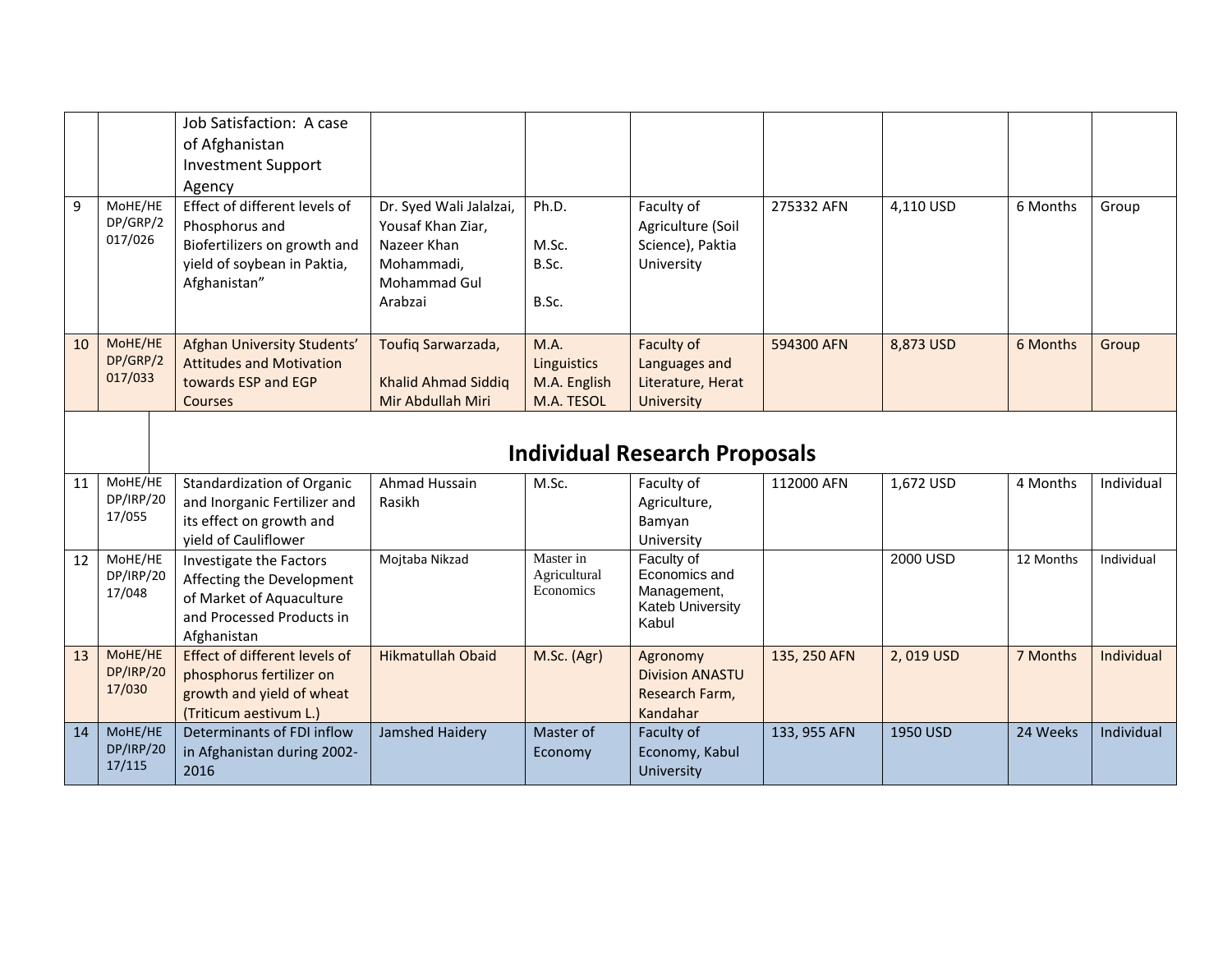| 15 | MoHE/HE<br>DP/IRP/20<br>17/054 | Relationship between<br><b>Internet Addictions and</b><br><b>Academic Performance</b><br>among Afghans University<br><b>Students</b>                                                  | <b>Hassan Rahnaward</b><br>Ghulami | Master of<br>Science<br>(Statistics) | Faculty of<br>Science, Bamyan<br><b>University</b>              | 185000 AFN<br>Should be<br>emailed<br>regarding the<br>budget | 2,762 USD | 7 Months            | Individual |
|----|--------------------------------|---------------------------------------------------------------------------------------------------------------------------------------------------------------------------------------|------------------------------------|--------------------------------------|-----------------------------------------------------------------|---------------------------------------------------------------|-----------|---------------------|------------|
| 16 | MoHE/HE<br>DP/IRP/20<br>17/042 | Influence of application<br>methods of bio-fertilizers<br>on yield performance of<br>onion                                                                                            | Saidajan Attiq<br>Abdiani          | Master                               | Agriculture<br>faculty,<br>Nangarhar<br>university              | 131, 141 AFN                                                  | 1,958 USD | 8 Months            | Individual |
| 17 | MoHE/HE<br>DP/IRP/20<br>17/069 | <b>Effect of Number of Buds</b><br>and Disbudding on Root<br>Production and Vegetative<br><b>Growth of Grape Cuttings</b><br>(Vitis vinifera L.)".                                    | Said Ahmad Asim<br>Hashemi         | M.Sc.                                | Faculty of<br>Agriculture,<br>Baghlan<br>University             | 132000 AFN                                                    | 1,970 USD | 12<br><b>Months</b> | Individual |
| 18 | MoHE/HE<br>DP/IRP/20<br>17/065 | Municipal solid waste<br>management analysis in<br>Kandahar city                                                                                                                      | Khadem Hussain<br>Saeedi           | Master                               | Faculty of<br>Education<br>(Biology),<br>Kandahar<br>University | 133,000 AFN                                                   | 1,985 USD | 6 Months            | Individual |
| 19 | MoHE/HE<br>DP/IRP/20<br>17/019 | Effect of varying<br>Phosphorus levels<br>on productivity and<br>profitability of<br>mungbean (Vigna radiata L.<br>wilczek)<br>in semi-arid conditions of<br>Kandahar,<br>Afghanistan | Hamdullah Hamim                    | M.Sc.<br>Agronomy                    | <b>ANASTU Research</b><br>Farm Kandahar<br>Afghanistan          | 25169 AFN                                                     | 376 USD   | 4 Months            | Individual |
| 20 | MoHE/HE<br>DP/IRP/20<br>17/029 | Effect of different doses of<br>nitrogen and splitting (time)<br>applications on growth and<br>yield of soybean                                                                       | Sharifullah Sharifi                | M.Sc.<br>Agronomy                    | <b>ANASTU Reasech</b><br>Farm Kandahar<br>Afghanistan           | 134, 400 AFN                                                  | 2000 USD  | 5 Months            | Individual |
| 21 | MoHE/HE<br>DP/IRP/20<br>17/041 | <b>Effects of foliar application</b><br>of urea on the yield of<br>tomato.                                                                                                            | Gulbuddin Gulab                    | Master                               | Faculty of<br>Agriculture,<br>Nangarhar<br>University           | 133700 AFN                                                    | 1,996 USD | 6 Months            | Individual |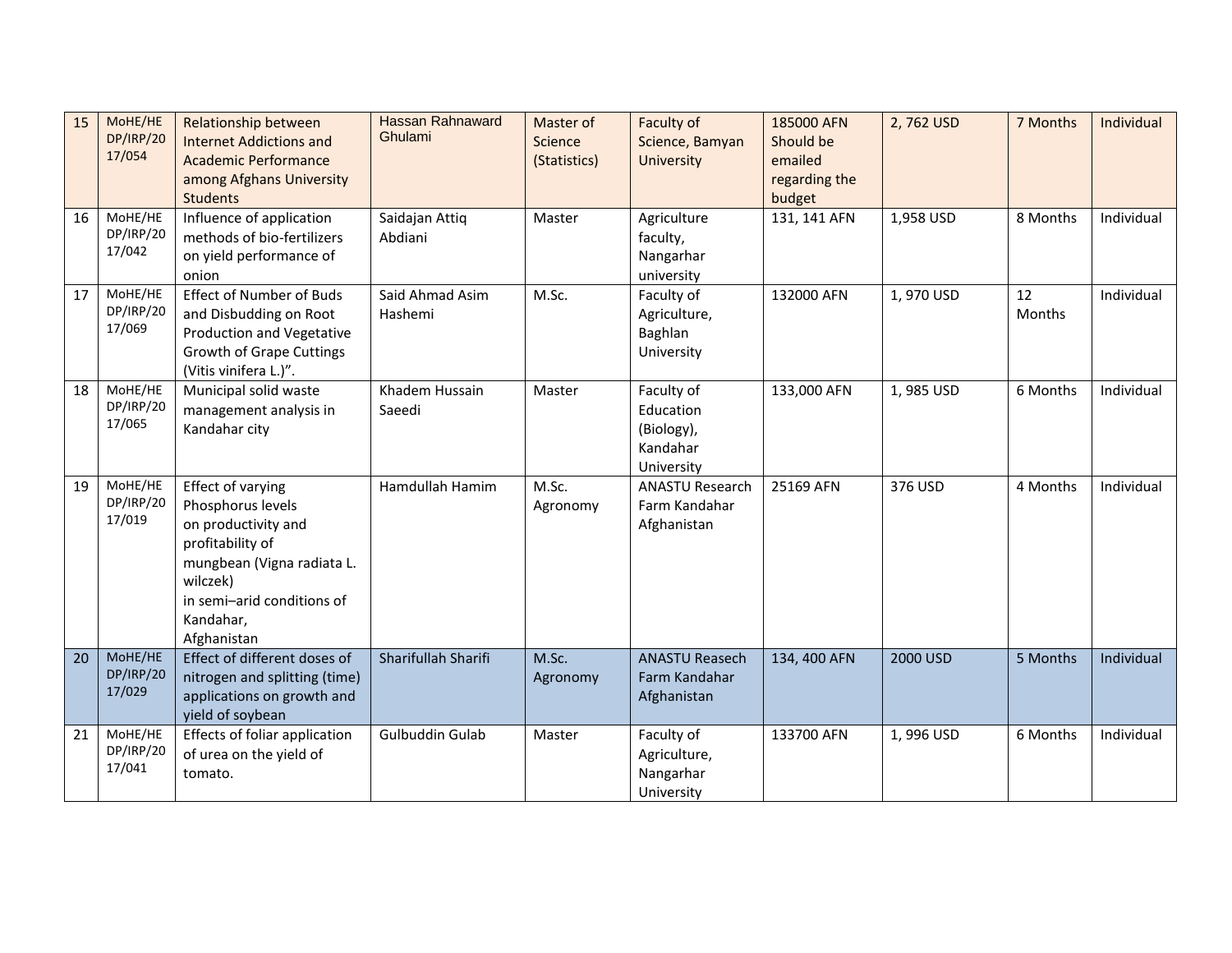| 22<br>23 | MoHE/HE<br>DP/IRP/20<br>17/091<br>MoHE/HE<br>DP/IRP/20<br>17/025 | Identifying Medical plants in<br>Parwan Province and its<br>impact on economic growth<br>of the households<br>To study the health and<br>nutritional status of<br>students residing at kunduz<br>university hostels (boys and | Latifa Sadat<br>Ghulam Rasoul Fazli | Master<br>Phd in human<br>food science<br>and nutrition | Faculty of<br>Education<br>(Biology), Parwan<br>University<br>Faculty of<br>Agriculture,<br>Kunduz University | 130000 AFN                                                    | 1,940 USD<br>1,846 USD | 10<br>Months<br>6 Months | Individual<br>Individual |
|----------|------------------------------------------------------------------|-------------------------------------------------------------------------------------------------------------------------------------------------------------------------------------------------------------------------------|-------------------------------------|---------------------------------------------------------|---------------------------------------------------------------------------------------------------------------|---------------------------------------------------------------|------------------------|--------------------------|--------------------------|
|          |                                                                  | girls)                                                                                                                                                                                                                        |                                     |                                                         |                                                                                                               |                                                               |                        |                          |                          |
| 24       | MoHE/HE<br>DP/IRP/20<br>17/092                                   | Role of Gibberellin<br>hormone in grape's growth                                                                                                                                                                              | Latifa Sadat                        | Master                                                  | Faculty of<br>Education<br>(Biology), Parwan<br>University                                                    | 130000 AFN                                                    | 1,940 USD              | 12<br>Months             | Individual               |
| 25       | MoHE/HE<br>DP/IRP/20<br>17/084                                   | <b>Crop Residues Energy</b><br>Potential in the South-<br>western Zone of<br>Afghanistan                                                                                                                                      | Abdul Ghani Noori                   | Master                                                  | Faculty of<br>Engineering,<br>Kandahar<br>University                                                          | 108, 950 AFN                                                  | 1,626 USD              | 12<br>Months             | Individual               |
| 26       | MoHE/HE<br>DP/IRP/20<br>17/002                                   | Effect of different levels of<br>nitrogen and time of sowing<br>on growth and yield of<br>wheat (Triticum aestivum<br>L.                                                                                                      | Mukhtar Ahmad Faiz                  | Master in<br>Agronomy                                   | Faculty of<br>Agriculture,<br>Kandahar<br>University                                                          | 129700 AFN                                                    | 1,936 USD              | 8 Months                 | Individual               |
| 27       | MoHE/HE<br>DP/IRP/20<br>17/001                                   | Demand for and supply of<br>public health services in<br>eastern region of<br>Afghanistan                                                                                                                                     | Shams Ud Din                        | MS (Finance)                                            | Alfalah University<br>Jalalabad (Private)                                                                     | 129, 266 AFN                                                  | 1930 USD               | 6.5<br>Months            | Individual               |
| 28       | MoHE/HE<br>DP/IRP/20<br>17/057                                   | The Impact of farmyard<br>manure on the yield and<br>baking quality of wheat                                                                                                                                                  | Khairullah                          | <b>MSc</b><br>Agronomy                                  | Faculty of<br>Agriculture,<br>Baghlan<br>University                                                           | 131000 AFN                                                    | 1,955 USD              | 12<br>Months             | Individual               |
| 29       | MoHE/HE<br>DP/IRP/20<br>17/023                                   | Incidence of<br>Haemoprotozoan diseases<br>in Cattle & Buffalo in<br>Bihsood district / Nangarhar<br>Province                                                                                                                 | <b>Mohammad Malyar</b>              | <b>Assistant Prof</b>                                   | Faculty of<br>Veterinary,<br>Nangarhar<br>University                                                          | 158300 AFN<br>Should be<br>emailed<br>regarding the<br>budget | 2,363 USD              | 8 months                 | Individual               |